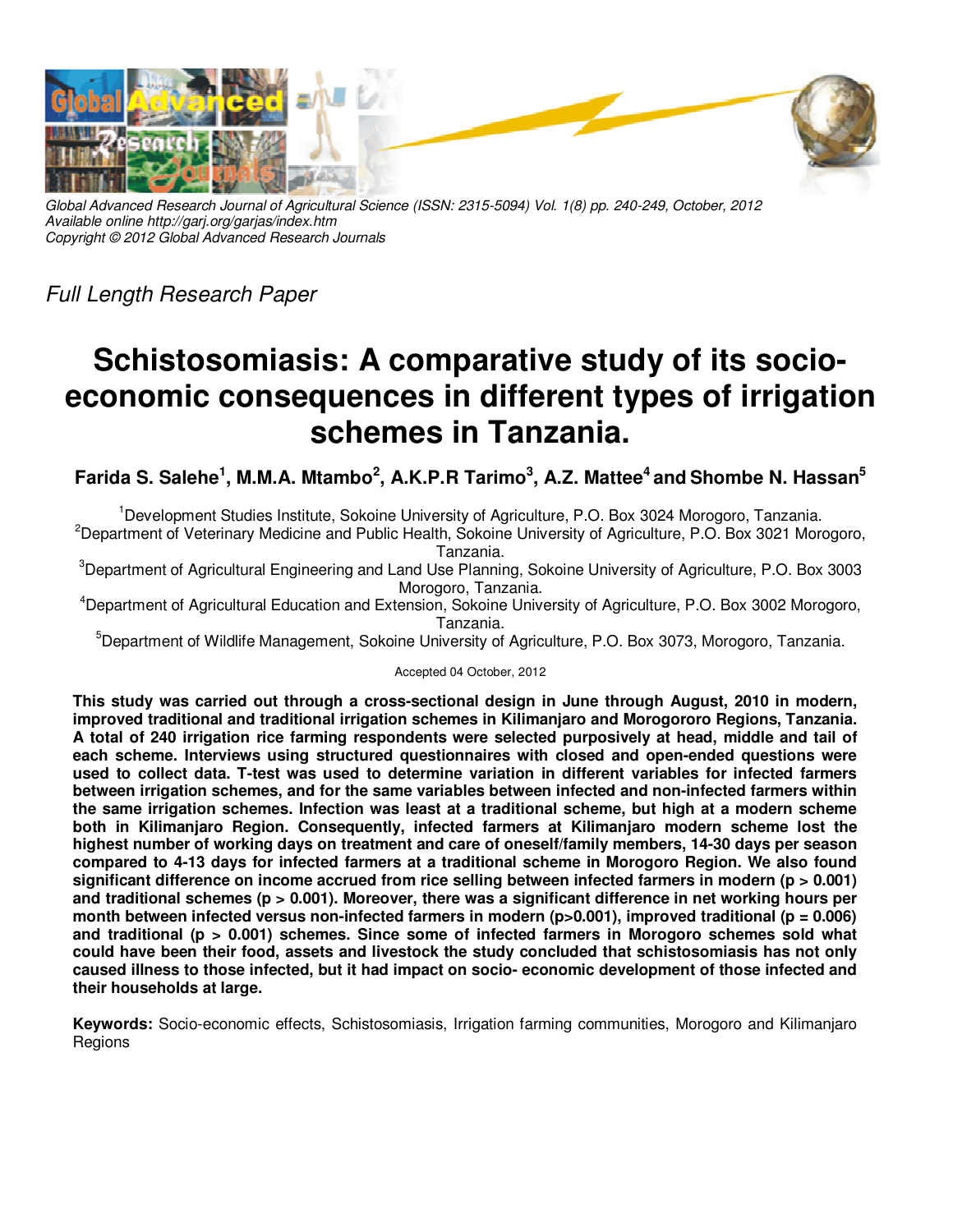# **INTRODUCTION**

Schistosomiasis is a water-borne disease that has been spreading in the tropics for the past few years as a result of landscape changes associated with the establishment of irrigation schemes (Umeh et al., 2004). Vector-borne diseases such as schistosomiasis are not only an outcome, but a cause of poverty (Gallup and Sachs, 2001). Increase in morbidity and mortality, and decline in productivity due to schistosomiasis infection have effects similar to those of malaria. In Nigeria, for example, schistosomiasis reduced workers' productivity, cash income, rates of land clearing, and farm size (Umeh et al., 2004). A study done in sugarcane irrigated estate in Tanzania found a significant difference in economic productivity of about 3 to 5% between uninfected and infected schistosomiasis workers (Fenwick and Figenshou, 1971). Also, a study on paddy growers in Morogoro, in Tanzania found differences in net working hours per month between infected and noninfected farmers within traditional and modern irrigation schemes prior to and after translating time exhausted on treatment and caring of oneself/other family members into financial cost (Salehe and Hassan, 2012). Usually, direct impacts caused by schistosomiasis lead to enormous annual economic losses and inhibit socio-economic development as it lowers production and income of those people infected (Salehe and Hassan, 2012; URT, 2008; Hotez and Ferris, 2006; King et al., 2005). Further, the disease has a long term effect on the society as it impairs childhood growth and cognitive development, prevents children from attending school and adults from being productive members of their communities and work forces thus reduced productive capacity (Hotez and Kamath, 2009).

Studies on schistosomiasis and its socio-economic effects on agricultural productivity are very important for evidence-based mitigation and control measures. However, at present Tanzania lacks comparative studies on the consequences of the disease for irrigation schemes in regions located in different geographical locations. Only Salehe and Hassan (2012) compared the consequence in traditional, improved traditional and modern irrigation schemes, all in the same region, meaning that the farming communities in the three schemes have overlapping experiences in irrigation paddy growing. Therefore, this study compares the irrigation paddy growers in traditional, improved traditional and modern irrigation schemes in Morogoro region versus their counterparts in Kilimamjaro region. Because the two regions are classified under the same agro-ecological zone, we assume that the congruence in this factor resolves differences that could

arise in respect of climatic characteristics. Subsequently, we expect differences in socio-economic effects of schistosomiasis on the communities to associate with separate factors, particularly those linked to planning, design and construction of irrigation infrastructures in traditional irrigation schemes. Given the fact that design and construction of infrastructures in traditional irrigation schemes is based on indigenous knowledge and materials, the considerations have a substantial influence on the quality of design, construction and water management practices. The two parameters may in turn have significant influence on the extent of schistosomiasis morbidity and mortality and thus greater socio-economic impacts. Specifically, the study seek to evaluate the effects of schistosomiasis on paddy production, amount of money and time spent on schistosomiasis treatment and care and time spent on irrigation farming activities. The study hypothesizes that traditional irrigation schemes will have more schistosomiasis infected farmers and therefore less paddy production and net income balance compared to farmers in modern and improved traditional irrigation schemes.

# **MATERIALS AND METHODS**

### **Study Area**

This study was conducted in six irrigation schemes namely Mkindo, Chabi and Mwega in Morogoro Region, and Kikavu Chini, Njoro and Lower Moshi in Kilimanjaro Region. Mwega and Lower Moshi are 'modern schemes' since their intakes, main and secondary canals, drop and division structures are lined with concrete. Mkindo and Kikafu Chini are considered as 'improved traditional schemes' because their intakes, division structures and part of their main canals are constructed using concrete materials while the rest of the infrastructures are earthlined. Chabi and Njoro are categorized as 'traditional irrigation schemes' because their intakes, main and secondary canals and other irrigation infrastructures are earth-lined. In this case, designing and the construction is based on indigenous knowledge and skills. The major economic activity by farming communities in all six schemes is irrigation paddy farming although maize and beans are also grown in Mwega, Chabi, Lower Moshi and Kikafu Chini schemes.

Morogoro Region is located on the eastern side of Tanzania Mainland, between 5º58' and 10º00'S and between 35º25' and 38º30'E (URT, 1997). Here, Mkindo scheme was constructed in 1982 and uses Mkindo River as a source of irrigation water (PEMA, 2003). The scheme is situated in Mvomero District between 8-10ºS and 28-

<sup>\*</sup>Corresponding Author's E-mail: faridasalehe@yahoo.co.uk; Tel: +255 023 2604645; +255 0782 872248; Fax: +255 023 2604646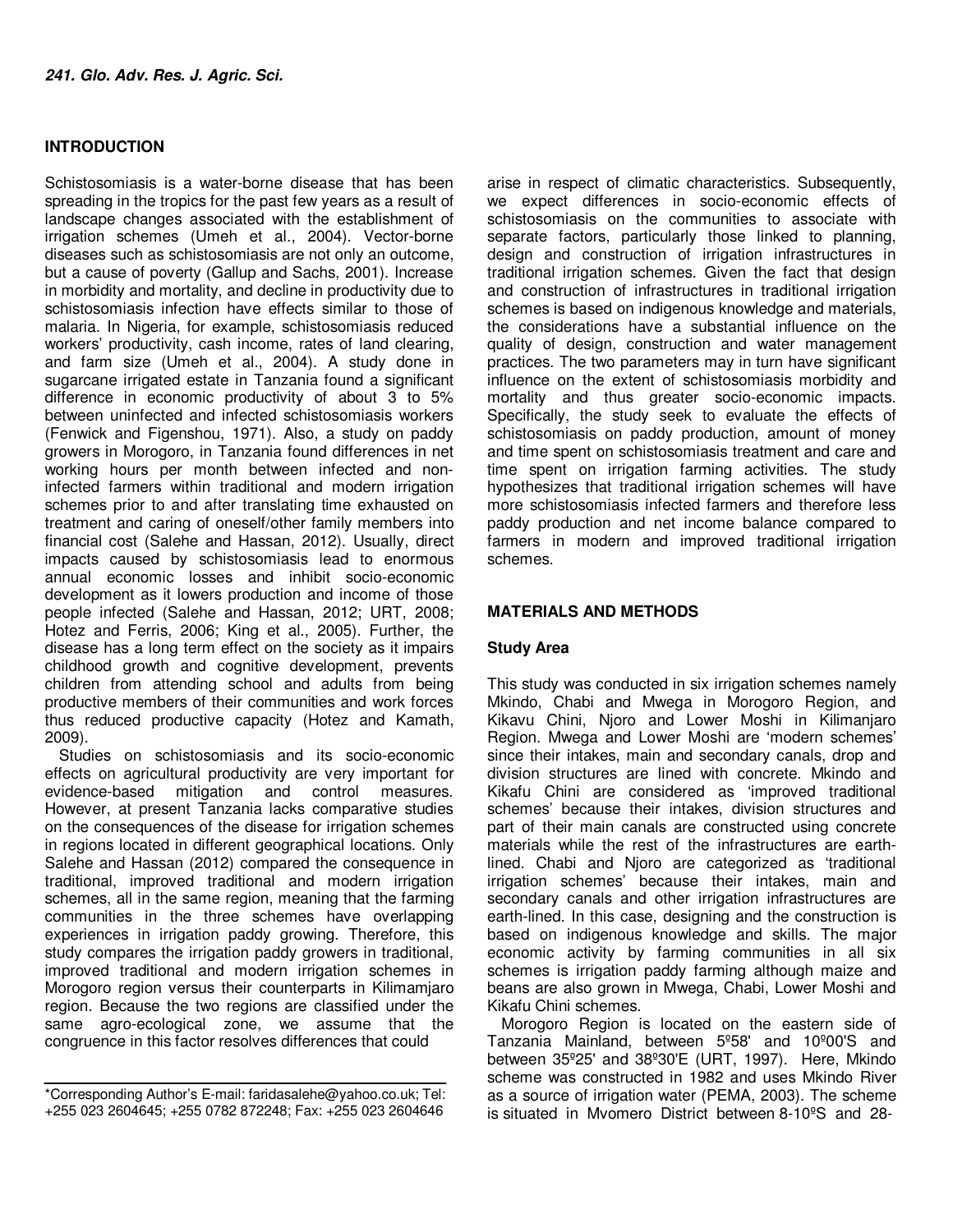37ºE (Mboera et al., 2007) whereas Mwega and Chabi schemes are located in Kilosa District, 06º42'S and 37º02'E. Overall, rainfall pattern in Morogoro Region is bimodal with short rains starting in mid October through December, and long rains from March to May (URT, 1997). Therefore, average annual rainfall ranges from 600mm in low lands to 1200mm in the highland plateau whereas average annual temperature varies between 18ºC on the mountains to 30ºC in river valleys. In most parts of the region, the average temperatures are almost uniform at 25ºC. Information about administrative boundaries and people, climate, topography and soils for the districts and respective schemes is detailed in Salehe and Hassan (2012).

On the other hand, Kilimanjaro Region is located in the north eastern part of Tanzania Mainland, south of the Equator between  $2^{\circ}$  25' and  $4^{\circ}$  15'S and 36 $^{\circ}$  25' 30" and 38º 10' 45" E (URT, 1998). Each of the three irrigation schemes in the region is located in a separate administrative district, with Kikafu Chini in Hai at 03º14'S and 37º15'E; lower Moshi in Moshi rural, 03 00'ºS and 37.5º00'E; and Njoro in Moshi, 3°21'00"S and 37°19'59.88"E. Hai is the largest of the three districts with an area of 2,112 km<sup>2</sup> followed by Moshi rural, 1,713 km<sup>2</sup>, and Moshi urban, 58 km<sup>2</sup>. Lower Moshi scheme consists of two intakes namely Rau and Mabogini (Tarimo et al., 1998). Rau River also serves as the source of water for household use by communities in lower Moshi area while Njoro scheme receives water from Njoro springs, which originate from Njoro forest. Kikafu Chini scheme receive irrigation water from Kikafu River.

Similarly, the rainfall pattern of Kilimanjaro Region is bimodal, with long and main rainy season from March to May and the short rainy season from October through December. The driest period happens during July to October, while March, April and May are the wettest months (http://www.weadapt.org/knowledgebase/wikiadapt/key-findings-from-tanzania-ncap-project).

Rainfall and temperature are very much influenced by altitude and the direction of slope in mountainous areas Rohr and Killingtveit (2003), however, the mean annual temperature in Moshi township, 813 m above sea level is 23.4°C (Walter et al., 1975).

According to projections based on 2002 population and housing census (URT, 2011), Kilimanjaro Region was estimated to have a population of 1,636,000. The two main ethnic groups are Chagga, who are the majority, and Pare, the minority. Other relatively small ethnic groups are Wakahe and Wakwavi. Within the Chagga and Pare, there are sub-ethnic groups that identify themselves either by their different dialects, according to the geographical identity or both. There are at least 5 Chagga sub-ethnic groups. These include the Wamachame who speak Kichagga Kimachame; Wakibosho who speak Kichagga Kibosho, Wamarangu who speak Kichagga Kimarangu;

Warombo who speak Kichagga Kirombo and Wauru who speak Kichagga Kiuru, to mention a few. Similarly, the Wagweno found in northern part of Pare are a sub-ethnic group of the Pare, therefore speak both Kipare and Kigweno.

### **Research Design, Sampling Procedure and Data Collection**

A cross-sectional research design was adopted for the study. The study was carried out between June and August, 2010. Purposive sampling was used to obtain the schemes for the study while random sampling with equal number of respondents in each scheme and region was employed. Respondents were chosen by the researcher from the list of farmers practicing paddy farming provided by the village governments in the six schemes. The researcher chose the names according to farmer's location in the scheme (upstream-13 respondents, middle stream-13 respondents and downstream-14 respondents). A total of two hundred and forty respondents (meaning 120 from each region of which 40 were from each scheme) were selected from the six schemes. Interviews using structured questionnaires with closed and open-ended questions were conducted. Information collected included acreage of paddy cultivation, amount of paddy produced, amount of rice sold, amount of money accrued from rice selling, amount of money and hours spent on schistosomiasis treatment and care and net working hours spent per month on irrigation farming activities.

# **DATA ANALYSIS**

T-test was used to determine variation in different variables for infected farmers between the three types of irrigation schemes (i.e. traditional, improved traditional and modern) and for the same variables between infected and noninfected farmers within the same type of irrigation schemes. In Table 1, the number of respondents in each category of a given variable was expressed as percentage of total number of respondents interviewed in a scheme whereas in Table 2, the number of respondents in a scheme for each category of a given variable was expressed as percentage of total number of infected respondents interviewed in a region.

### **RESULTS AND DISCUSSIONS**

### **RESULTS**

#### **Respondent's socio-demographic characteristics**

Out of 240 farmers interviewed in the six irrigation schemes, 141 were male and 99 females. Majority of them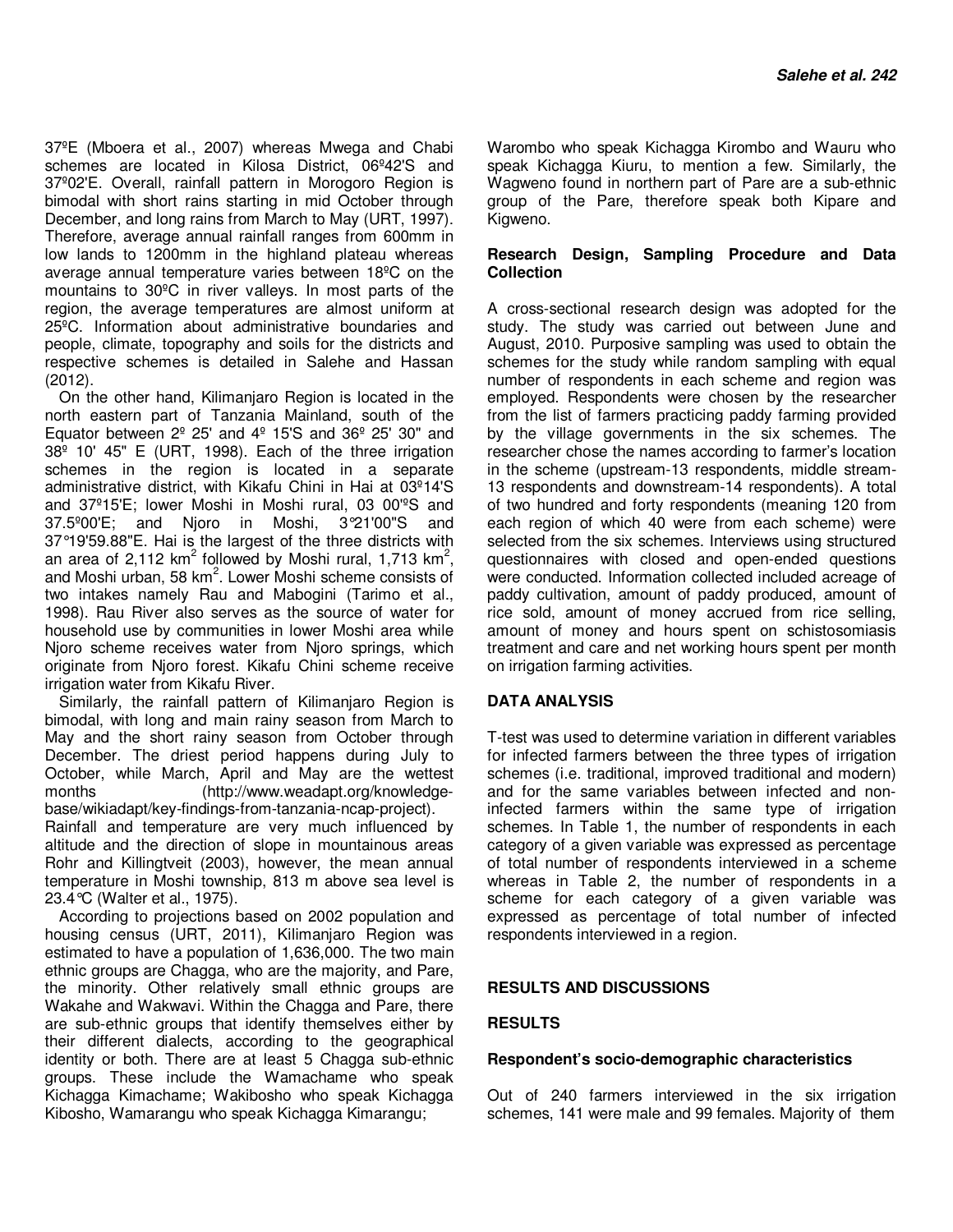**Table 1.** Socio-demographic characteristics of farmers in Morogoro and Kilimanjaro schemes surveyed. The values outside and inside brackets refer to number and percentage of respondents interviewed in a scheme, respectively (n=40 respondents in each scheme).

| <b>Characteristic</b> | <b>Morogoro</b>        |                                            |                          | Kilimanjaro                   |                                            |                                   |  |  |
|-----------------------|------------------------|--------------------------------------------|--------------------------|-------------------------------|--------------------------------------------|-----------------------------------|--|--|
|                       | Chabi<br>(traditional) | <b>Mkindo</b><br>(improved<br>traditional) | <b>Mwega</b><br>(modern) | <b>Njoro</b><br>(traditional) | <b>Kikafu</b><br>(improved<br>traditional) | Lower<br><b>Moshi</b><br>(modern) |  |  |
| Age category          |                        |                                            |                          |                               |                                            |                                   |  |  |
| 20-50 years           | 35(87.5)               | 29 (72.5)                                  | 33(82.5)                 | 22(55)                        | 22(55)                                     | 22(55)                            |  |  |
| >50 years             | 5(12.5)                | 11(27.5)                                   | 7(17.5)                  | 18(45)                        | 18(45)                                     | 18 (45)                           |  |  |
| <b>Sex</b>            |                        |                                            |                          |                               |                                            |                                   |  |  |
| Male                  | 27 (67.5)              | 21(52.5)                                   | 20(50)                   | 28 (70)                       | 24(60)                                     | 21(52.5)                          |  |  |
| Female                | 13(32.5)               | 19 (47.5)                                  | 20(50)                   | 12 (30)                       | 16 (40)                                    | 19 (47.5)                         |  |  |
| <b>Education</b>      |                        |                                            |                          |                               |                                            |                                   |  |  |
| Secondary             | 3(7.5)                 | 2(5)                                       | 2(5)                     | 3(7.5)                        | 9(22.5)                                    | 3(7.5)                            |  |  |
| Primary               | 34 (85)                | 33(82.5)                                   | 37(92.5)                 | 37 (92.5)                     | 29(72.5)                                   | 33(82.5)                          |  |  |
| Illiterate            | 3(7.5)                 | 5(12.5)                                    | 1(2.5)                   | 0                             | 2(5)                                       | 4(9)                              |  |  |
| <b>Marital status</b> |                        |                                            |                          |                               |                                            |                                   |  |  |
| Single                | 3(7.5)                 | 5(12.5)                                    | 2(5)                     | 4(10)                         | 0                                          | 1(2.5)                            |  |  |
| Married               | 37(92.5)               | 30(75)                                     | 35 (87.5)                | 33(83)                        | 33 (82.5)                                  | 39 (97.5)                         |  |  |
| Widow                 | 0                      | 3(7.5)                                     | 2(5)                     | 2(4)                          | 2(5)                                       | 0                                 |  |  |
| Widowed               | 0                      | $\Omega$                                   | 0                        | 1(3)                          | 0                                          | 0                                 |  |  |
| Divorced              | 0                      | 2(5)                                       | 1 (2.5)                  | 0                             | 5(12.5)                                    | $\mathbf 0$                       |  |  |

Number in parenthesis refers to percentage of respondents interviewed

(67. 9%) were at active productive age of 20 to 50 years while minority (32.1%) were over 50 years. However, total number of senescent farmers in Kilimanjaro schemes was more than twice those of Morogoro schemes. Regarding marital status, a high percentage (86.3%) were married, a few (6.2%) were single while the rest comprised widows, widowers and divorcees. Education wise, most of them (84.5%) had primary-school-level education, while a few (6.2%) were illiterate and 9.3% had ordinary secondaryschool-level education (Table 1). Interestingly, no illiteracy was observed among farmers of Njoro scheme (Table 1).

### **Extent of infection and economic losses due to schistosomiasis illness**

Generally, infection was least in Njoro scheme, but high in Lower Moshi and Chabi schemes (Table 2) as approximately three quarters of their respondents had suffered from the disease in a three year period (between 2006 and 2008). Moreover, infected farmers in Lower Moshi lost the highest number of working days on treatment and care of oneself/family members following schistomiasis illness, 14-30 per season, contrary to infected farmers in Chabi who lost only 4-13 days (Table 2). However, infected farmers in both Lower Moshi and

Chabi had their expenditures on treatment and care in the range of TShs 5,000-50,000 though regional wise, the infected farmers in Morogoro region were the majority at both ranges of financial cost with majority of payers coming from Chabi (Table 2). While none of the infected farmers in Kilimanjaro schemes sold any crops, livestock or other items to cover costs related to treatment and care, infected farmers in Morogoro with majority from Chabi did sell various items (Table 2).

### **Schistosomiasis effect on rice production and income generation on infected farmers**

Results from the study showed significant difference on acreage of rice cultivated for infected farmers in traditional schemes, Njoro and Chabi (p=0.05) and marginal difference for improved traditional schemes, Kikafu Chini and Mkindo (Table 3). Furthermore, amount of rice sold and amount of money accrued from rice selling were significantly different for all three types of irrigation schemes i.e. modern, improved traditional and traditional (Table 3). However, amount of rice produced and income balance differed significantly for the infected farmers in modern schemes, Lower Moshi and Mwega, and for traditional schemes, Njoro and Chabi (Table 3). In all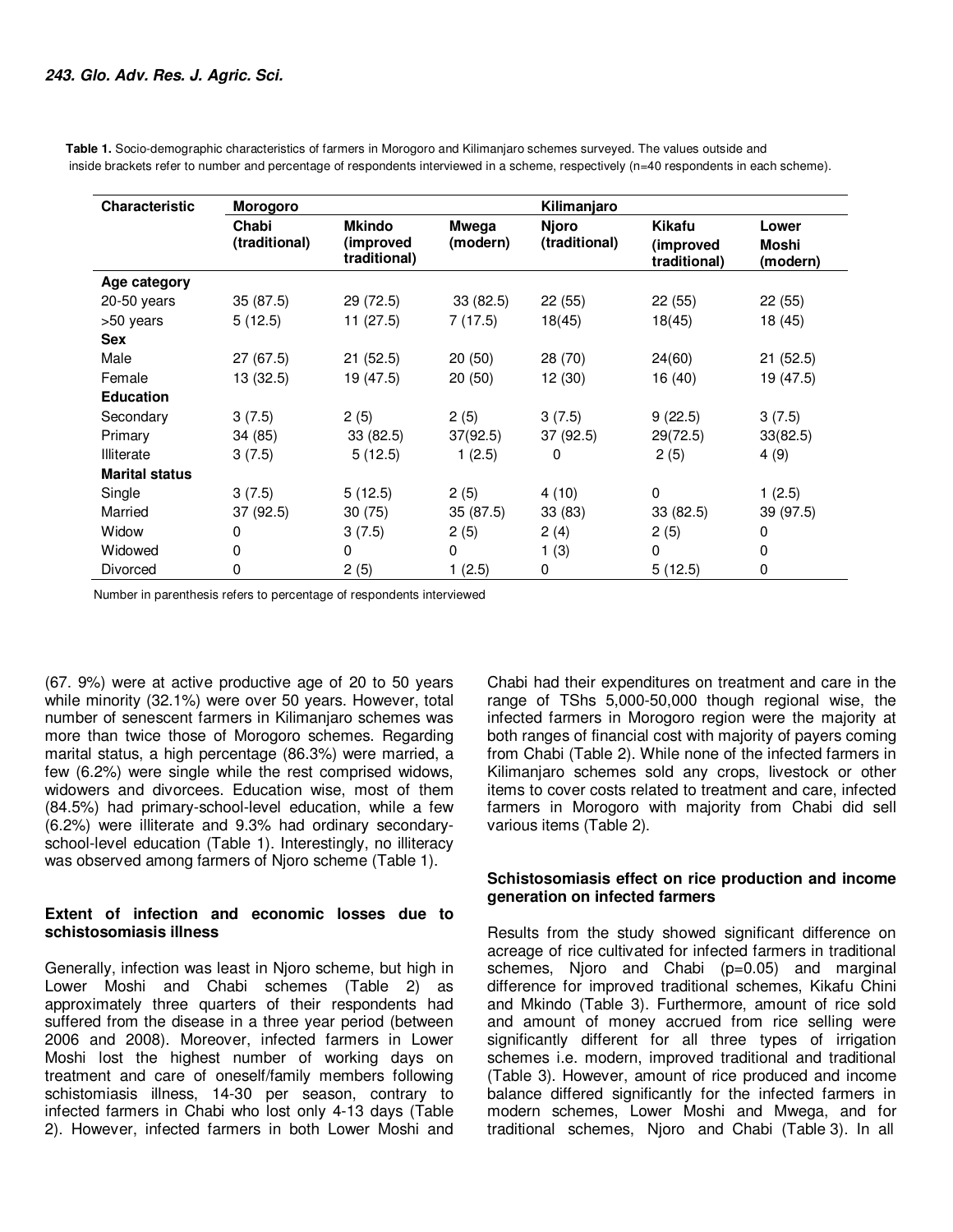| Variable                        |                         | Kilimanjaro schemes |              |              | <b>Morogoro Schemes</b> |             |        |              |  |
|---------------------------------|-------------------------|---------------------|--------------|--------------|-------------------------|-------------|--------|--------------|--|
|                                 | <b>Kikavu</b><br>Chini) | Lower<br>Moshi      | <b>Njoro</b> | <b>Total</b> | <b>Mkindo</b>           | Mwega       | Chabi  | <b>Total</b> |  |
| <b>Farmers</b><br>infected      | 12(23.5)                | 30(59)              | 9(17.6)      | 51 (100)     | 24 (32)                 | 23 (30)     | 29(38) | 76 (100)     |  |
| <b>Working time lost (days)</b> |                         |                     |              |              |                         |             |        |              |  |
| $1 - 3$                         | 1(1.9)                  | 5(9.8)              | 0            | 6(11.8)      | 20(26.3)                | 3(4.0)      | 2(2.6) | 25 (32.9)    |  |
| $4 - 13$                        | 10(20)                  | 14(28)              | 6(11.8)      | 30(58.8)     | 2(2.6)                  | 21(28)      | 19 25) | 42 (55.2)    |  |
| 14-30                           | 1(1.9)                  | 11(22)              | 3(5.9)       | 15(29.4)     | 2(2.6)                  | 0           | 7(9.2) | 9(11.8)      |  |
| <b>Financial cost (Tshs)</b>    |                         |                     |              |              |                         |             |        |              |  |
| 5,000-50,000                    | 12(23.5)                | 28(55)              | 9(17.6)      | 49 (96.1)    | 18 (23.7)               | 19 (25)     | 19(25) | 56 (73.7)    |  |
| 51,000-<br>100,000              | 0                       | 2(3.9)              | 0            | 2(3.9)       | 0                       | 3(3.9)      | 8(11)  | 11(14.5)     |  |
| <b>Crops and assets</b>         |                         |                     |              |              |                         |             |        |              |  |
| Sold maize                      | 0                       | 0                   | 0            | $\mathbf 0$  | 0                       | 3(3.9)      | 5(6.6) | 8(10.5)      |  |
| Sold<br>bicycle,                |                         |                     |              |              |                         |             |        |              |  |
| radio<br>and<br>mattress        | $\Omega$                | $\mathbf 0$         | 0            | $\mathbf 0$  | $\mathbf 0$             | $\mathbf 0$ | 1(1.3) | 1(1.3)       |  |
| Sold<br>live<br>stocks          | 0                       | 0                   | 0            | $\pmb{0}$    | 4(5.2)                  | 1(1.3)      | 6(7.9) | 11(14.5)     |  |

**Table 2.** Number of farmers infected with schistomiasis**,** cost of schistosomiasis in terms of working time lost, cash as well as crops and assets. The numbers in parenthesis refer to percentage of all farmers infected within the study schemes of a region.

situations, schemes in Kilimanjaro region (Lower Moshi, Kikafu Chini and Njoro) were always on the higher side compared to those in Morogoro region.

### **Expenditures and time spent on schistosomiasis treatment and care for infected farmers**

Table 3 also shows significant difference in the amount of money spent on schistosomiasis treatment and care for infected farmers in improved traditional schemes, Kikafu Chini and Mkindo with farmers in Kikafu Chini spending more than twice the amount expended by their fellow farmers in Mkindo. Moreover infected farmers in Chabi and Mwega schemes spent more than 5% of their income accrued from rice selling on treatment and care compared to other schemes (Table 3). Results further show significant difference in number of hours spent on schistosomiasis treatment and care for Mwega and Lower Moshi scheme (Modern) as well as for Mkindo and Kikafu Chini schemes (improved traditional). Infected farmers in Mwega and Mkindo spent relatively less time compared to their counterparts in Lower Moshi and Kikafu Chini. In addition, infected farmers in Njoro (traditional scheme) and Lower Moshi scheme (Modern scheme) spent more than 50% of their time per month on schistosomiasis treatment

and care compared to other schemes. Equally, there were significant differences in net working hours spent per month on irrigation farming activities for infected farmers in modern (Mwega and Lower Moshi) and improved traditional schemes (Mkindo and Kikafu Chini), with Lower Moshi and Kikafu Chini remaining with less networking hours.

### **Schistosomiasis burden between infected and non infected farmers: schemes with the same design and characteristics pooled together**

Significant differences with regards to net working hours spent per month on irrigation farming activities existed between infected and non-infected respondents for modern, improved traditional and traditional schemes, and in all cases non-infected farmers had more net working hours per month (Table 4). Infected farmers in modern, improved traditional and traditional schemes lost 81 hrs (corresponding to 7 days), 33 hrs (corresponding to 3 days) and 101 hrs (corresponding to 8 days), respectively, due to schistosomiasis illness. However, only traditional schemes showed significant difference between infected and non-infected farmers on the amount of rice produced and sold, and income balance accrued from rice selling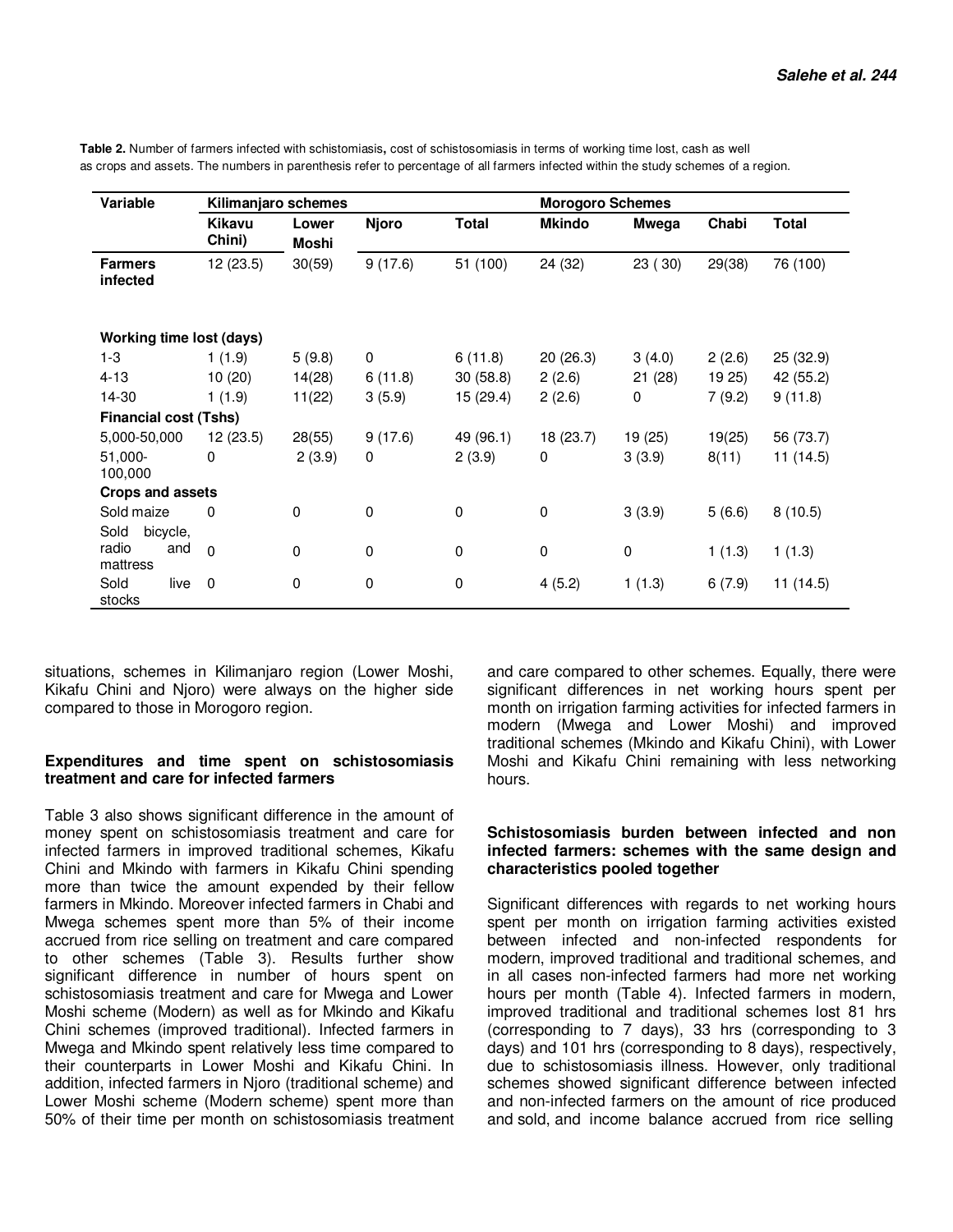**Table 3.** Social economic effects of schistosomiasis on infected farmers in Modern, Improved traditional and traditional irrigation Schemes in Kilimanjaro and Morogoro Regions

| Variables                                                                                                  | Modern schemes |                |         | Improved traditional |                 |         | <b>Traditional schemes</b> |          |         |
|------------------------------------------------------------------------------------------------------------|----------------|----------------|---------|----------------------|-----------------|---------|----------------------------|----------|---------|
|                                                                                                            |                |                |         | schemes              |                 |         |                            |          |         |
|                                                                                                            | Mwega          | Lower<br>Moshi | p-value | Mkindo               | Kikavu<br>Chini | p-value | Chabi                      | Njoro    | P-value |
| Acres of rice cultivated                                                                                   | 0.9565         | 1.1417         | 0.119   | 0.84                 | 1.0625          | 0.057   | 1.0086                     | 1.3889   | 0.019   |
| Amount of rice produced<br>(kgs)                                                                           | 1,256.96       | 2,129.33       | < 0.001 | 1,236.00             | 1,553.33        | 0.155   | 1,045                      | 2,129    | < 0.001 |
| Amount of rice sold (kgs)                                                                                  | 1,052.61       | 1,824.00       | < 0.001 | 909.6                | 1,374.17        | 0.019   | 885.17                     | 1,900.00 | < 0.001 |
| Amount of money raised<br>from rice selling (Tshs)                                                         | 526.300        | 902,000        | < 0.001 | 515,000              | 687,000         | 0.045   | 442.590                    | 956,670  | < 0.001 |
| spent<br>Money<br>on<br>schistosomiasis treatment<br>and care (Tshs)                                       | 28,652         | 28,533         | 0.979   | 12,222               | 28,917          | < 0.001 | 34,250                     | 31,778   | 0.772   |
| Income balance (Tshs)                                                                                      | 497,650        | 873,470        | < 0.001 | 505,800              | 658,170         | 0.075   | 408,000                    | 925,000  | < 0.001 |
| Expenditure on treatment<br>and care $(\%)$                                                                | 5.4            | 3.2            |         | 2.4                  | 4.2             |         | 7.7                        | 3.3      |         |
| Expected number of hours<br>irrigation<br>farming<br>for<br>activities per month in<br>absence of sickness | 214            | 207            | 0.545   | 203                  | 207             | 0.656   | 209                        | 241      | < 0.001 |
| Hours<br>spent<br>on<br>schistosomiasis treatment<br>and care                                              | 57.95          | 106.27         | 0.015   | 34.67                | 76.42           | 0.02    | 98.07                      | 131.44   | 0.295   |
| Time<br>spent<br>on<br>schistosomiasis treatment<br>and care $(\%)$                                        | 27             | 51             |         | 17                   | 37              |         | 47                         | 55       |         |
| Net working time (hrs) per<br>month on irrig. farming<br>activities                                        | 161            | 103            | 0.004   | 189                  | 148             | 0.011   | 122                        | 119      | 0.916   |

(Table 4). Consequently, non infected farmers produced, sold and saved more income from rice selling compared to those infected.

### **DISCUSSION**

# **Respondent's socio-demographic characteristics**

Apparently, more than three quarters (81%) of farmers interviewed in Morogoro schemes were at the productive age between 20-50, and less than a quarter (19%) above 50 years. Contrary, only 55% of the interviewed farmers in Kilimanjaro schemes were aged between 20-50 years and the remaining, 45% above 50 years. The trend implies that while a greater proportion of irrigated rice farmers in Morogoro schemes engage in the paddy farming activity at an early stage, majority in Kilimanjaro region seem to engage in paddy farming closer to and after retirement from other production activities. Youths in Kilimanjaro Region have relatively more job opportunities at their disposal from both Government and private sectors compared to their fellows in Morogoro Region hence delayed engagement in irrigated rice farming. The opportunities include those associated with tourist industry (hotel and tour company); horticulture such as flower farming; coffee and banana farming, woodwork industry; local brew making (*mbege*); industrial employment; trading; transportation business and other various sectors of production and services.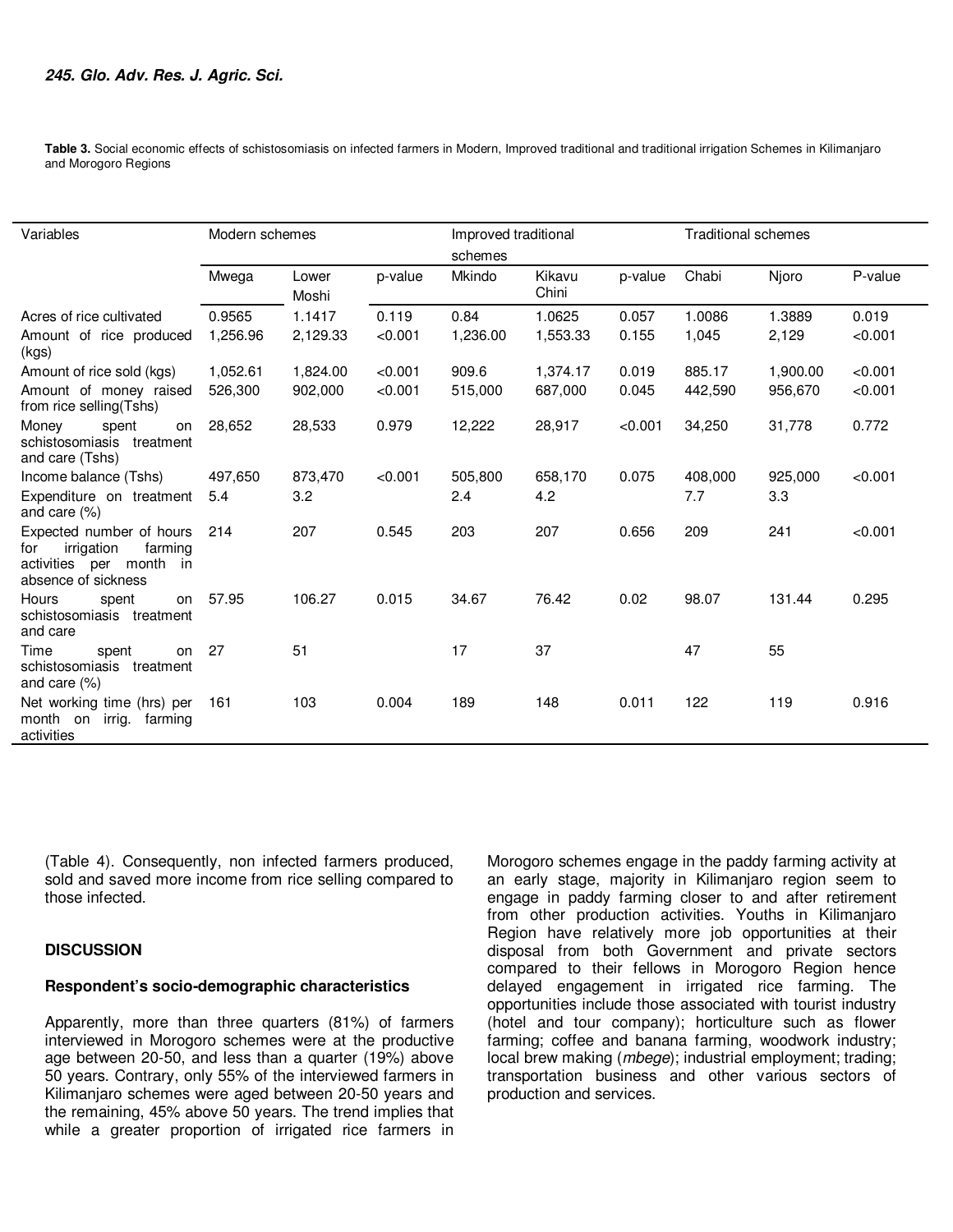| <b>Variables</b>                                         | <b>Irrigation schemes</b> |                  |         |                             |                  |             |                    |                        |             |  |
|----------------------------------------------------------|---------------------------|------------------|---------|-----------------------------|------------------|-------------|--------------------|------------------------|-------------|--|
|                                                          | <b>Modern</b>             |                  |         | <b>Improved traditional</b> |                  |             | <b>Traditional</b> |                        |             |  |
|                                                          | Infect                    | Non-<br>infected | p-value | Infect                      | Non-<br>infected | p-<br>value | Infected           | <b>Non</b><br>infected | Р-<br>value |  |
| rice<br>Acreage<br>of<br>cultivated                      | 1.0613                    |                  | 0.538   | 0.9122                      | 1.0349           | 0.35        | 1.0987             | 1.1607                 | 0.557       |  |
| 0f<br>Amount<br>rice<br>produced (Kgs)                   | 1750.75                   | 1530             | 0.192   | 1338.92                     | 1710.23          | 0.197       | 1302               | 1726                   | 0.023       |  |
| Amount of<br>rice<br>sold (Kgs)                          | 1489.25                   | 1298.52          | 0.221   | 1060.27                     | 1480.7           | 0.127       | 1125.33            | 1521.43                | 0.028       |  |
| Schistosomiasis<br>treatment<br>and<br>care costs (Tshs) | 28,585                    | X                | X       | 18,900                      | X                | X           | 33,649             | X                      | X           |  |
| Total<br>income<br>balance                               | 710,380                   | 649,280          | 0.424   | 555,220                     | 637,560          | 0.277       | 531,000            | 761,000                | 0.012       |  |
| Hours spent on<br>treatment<br>and<br>care               | -87                       | X                | X       | 49                          | X                | X           | 106                | X                      | X           |  |
| Hours spent on<br>irrigation activities<br>per month     | 209                       | 212              | 0.813   | 209                         | 201              | 0.414       | 222                | 227                    | 0.525       |  |
| Net working hours<br>per month                           | 128                       | 212              | < 0.001 | 176                         | 203              | 0.006       | 121                | 227                    | < 0.001     |  |

Table 4. Independent-sample t-test to test socio-economic effect of Schistosomiasis on infected versus non infected respondents in modern, improved traditional and traditional irrigation schemes when similar schemes in the two regions were put together.

X= mean value not calculated since non infected farmers neither did spend money nor did they waste time (hrs) on schistosomiasis treatment and care.

# **Extent of infection**

Despite that infection was high in a modern (Lower Moshi) and traditional (Chabi) schemes in Kilimanjaro and Morogoro Regions, respectively, yet the state was concomitantly least in Njoro, a traditional scheme in Kilimanjaro Region. This sequence depicts no clear pattern with regard to traditional versus modern and improved traditional schemes even though the total number of infected farmers in Morogoro schemes was higher than in Kilimanjaro schemes (Table 2). Probably, Njoro had the least number of schistomiasis victims due to its location. Being within Moshi municipality (about 3 kilometers from City centre), the scheme is easily accessed by agricultural extension and health officers who visit the scheme to sensitize farmers about transmission and control of schistomiasis among other things. Moreover, irrigation farming through canals constructed using indigenous knowledge, material and equipment is a deep rooted practice in Kilimanjaro Region (Tagseth, 2008; Lein, 2004; Gillingham, 1999; Grove, 1993). The long experience in irrigation farming may have developed along with knowledge and awareness about the disease transmission and control measures.

On the other hand, compared to other schemes, Chabi (traditional scheme) made a larger contribution to the relatively high level of infection observed for Morogoro schemes. Health services are freely and easily accessed (within the villages) by farmers in Mwega and Mkindo schemes thus helping to reduce the extent of infection. Contrary, both lack of health services within Chabi village and reliable transport to distant villages where health services are available accounts for the high level of infection in Chabi (Salehe and Hassan, 2012). To make the situation worse, even pharmacies are not available in the village. Consequently, the disease continues to spread from the infected farmers given the fact that they do not have toilets in the scheme and irrigation infrastructures are poorly managed.

### **Schistosomiasis effect on rice production and income on infected farmers**

Performance of infected farmers in Kilimanjaro schemes (Lower Moshi-modern, Kikafu Chini-improved tradition and Njoro-traditional) was better than Morogoro schemes in terms of acreage of rice cultivated, amount of rice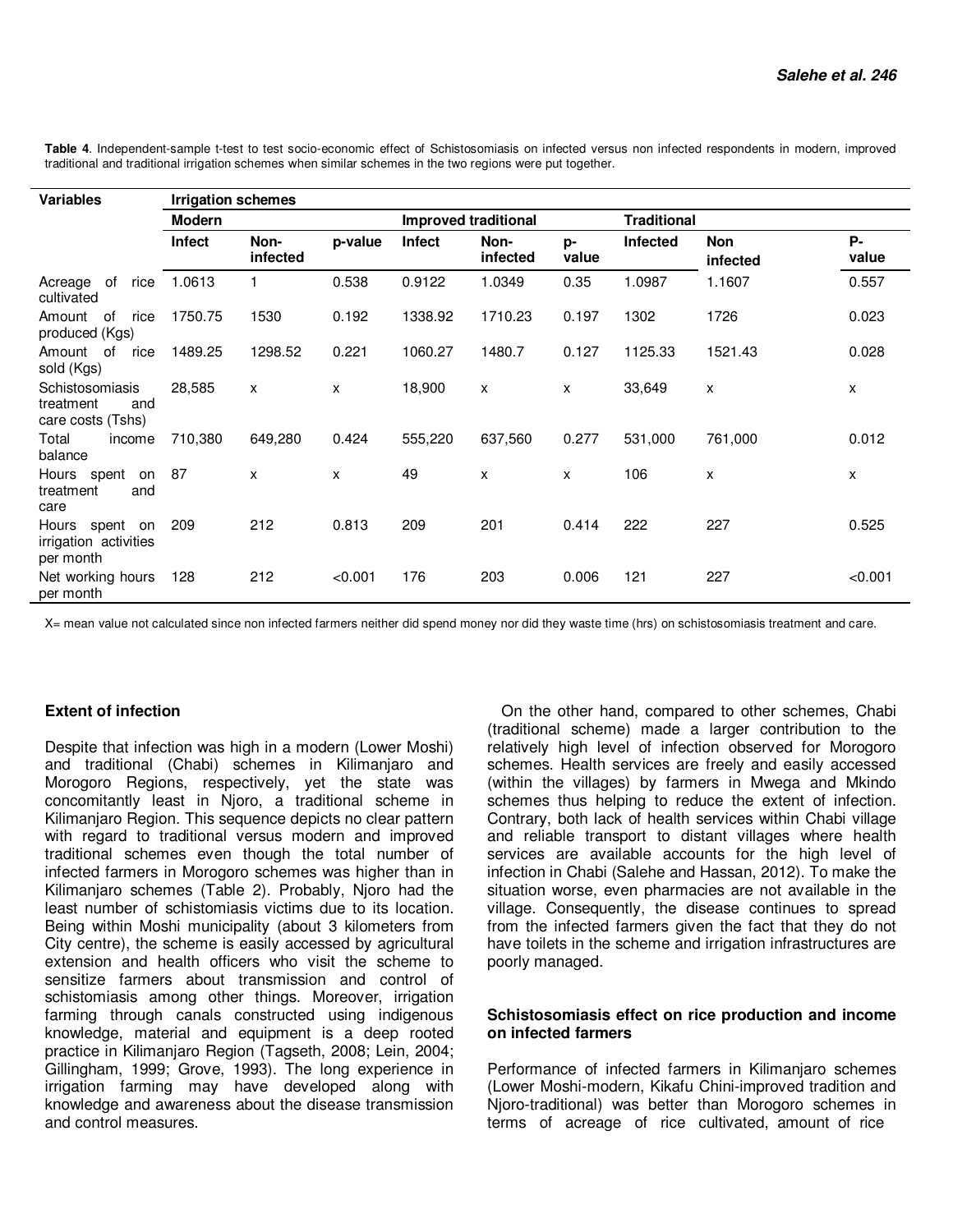produced, amount of rice sold and money accrued from rice selling and income balance (Table 3). Conversely, schistomiasis had negative effect on rice production and income of infected farmers in Morogoro schemes. These results correspond with the study done in Nigeria by Umeh et al*.* (2004), where schistosomiasis is found to reduce workers' productivity and cash income.

Good supply and/or good rationing of irrigation water during dry season, ability to hire labour by a family with a sick member and access to a good and reliable market bestowed additional advantage to irrigation rice farmers in Kilimanjaro schemes. For example, as result of sufficient water throughout the year, farmers in Njoro (traditional scheme in Kilimanjaro) grow rice twice a year and do hire labour. Consequently, farmers on average cultivated more acreage of rice, produced and sold more rice and generated higher income per growing season than their colleagues in Chabi (traditional scheme in Morogoro) and the rest of schemes in Kilimanajaro and Morogoro Regions.

### **Schistosomiasis effect on expenditures and time spent on treatment and care of patients**

Infected farmers in Kikafu Chini scheme (Kilimanjaroimproved traditional) spent more money and time on schistosomiasis treatment and care and had few net working hours per month spent on irrigation farming activities compared to their counterparts in Mkindo scheme (Morogoro-improved traditional). Nevertheless, infected farmers in Kikafu Chini cultivated more acres of rice, sold and earned more money from rice selling than those in Mkindo, therefore did not experience economic loss as would be expected. This was made possible through either hiring labour, being helped by relatives/friends or both hiring labour and assistance from friends/relatives to compensate for the time they were unable to work. Also, infected farmers in Lower Moshi spent more hours on schistosomiasis care and treatment and consequently remained with less net working hours per month compared to Mwega, but produced and sold more rice and received more earnings from rice selling. Compensation of time lost in agriculture by friends or relatives is documented elsewhere (Conly, 1975; Castro and Mokate, 1988; Nur, 1993). This is done by sacrificing their other activities or leisure time. Kilimanjaro Agricultural Training Centre (K.A.T.C) provides regular training to farmers in Lower Moshi scheme under the funding by Japan International Cooperation Agency (JICA). This practice together with compensated labour may have contributed to elevated production despite the constraints posed by schistomiasis.

In addition to human labour, mechanised labour is readily available in Kilimanjaro schemes as a number of rural households have tractors and power tillers for their use and

business (hiring) compared to Morogoro Region. According to a report by URT (2011) in the years 2007 and 2008, 14,442 and 8,985 households in Kilimanjaro use tractors respectively, compared to 6,822 and 4,427 households in Morogoro respectively. This means that as long as a family that looses production time on treatment and care of their patient(s) is capable of hiring either human or mechanised labour, it will not experience economic loss due to reasons associated with illness. Therefore, results of this study fits well with findings in Mali by Audibert and Etard (1998) on the impact of schistosomiasis in rice growing households, who report that falling sick does not cause direct effect on rice production.

#### **Schistosomiasis burden between infected and non infected farmers: schemes with the same design and characteristics pooled together**

The significant differences in net working hours spent per month on irrigation farming activities between infected and non-infected farmers and the subsequent high values for non-infected farmers in modern, improved traditional and traditional schemes (Table 4) is due to the fact they had none of their time committed to seeking for treatment and care of oneself/ other family members. Moreover, significantly higher amount of rice produced and sold, and income balance accrued from rice selling by the noninfected farmers in traditional irrigation schemes is due to the fact they had no financial expenditures to treatment and care compared to their infected counterparts. Infected farmers spent 106 hours (approximately 9 days on treatment and care) and had 30% less in income balance compared to their non- infected fellows. This is due to the reason that infected ones had to spend more of their time and money seeking treatment and care while those not infected continue with irrigation farming activities and spend their money on buying agricultural inputs such as fertilizers, pesticides and on labour hire. This result corresponds with the study done by Blas et al. (2006), in the northern and southern portions of Leyte Province in the Philippines who reports that, the total days lost per person per year due to schistosomiasis is 45.4.

### **CONCLUSION AND RECOMMENDATION**

#### **CONCLUSION**

Based on results reported, the study concludes that schistosomiasis does not only cause illness to those infected, instead it may as well impact on the socio economic development of the entire household. Selling of what could have been their food, assets and livestock by infected farmers in traditional and modern irrigation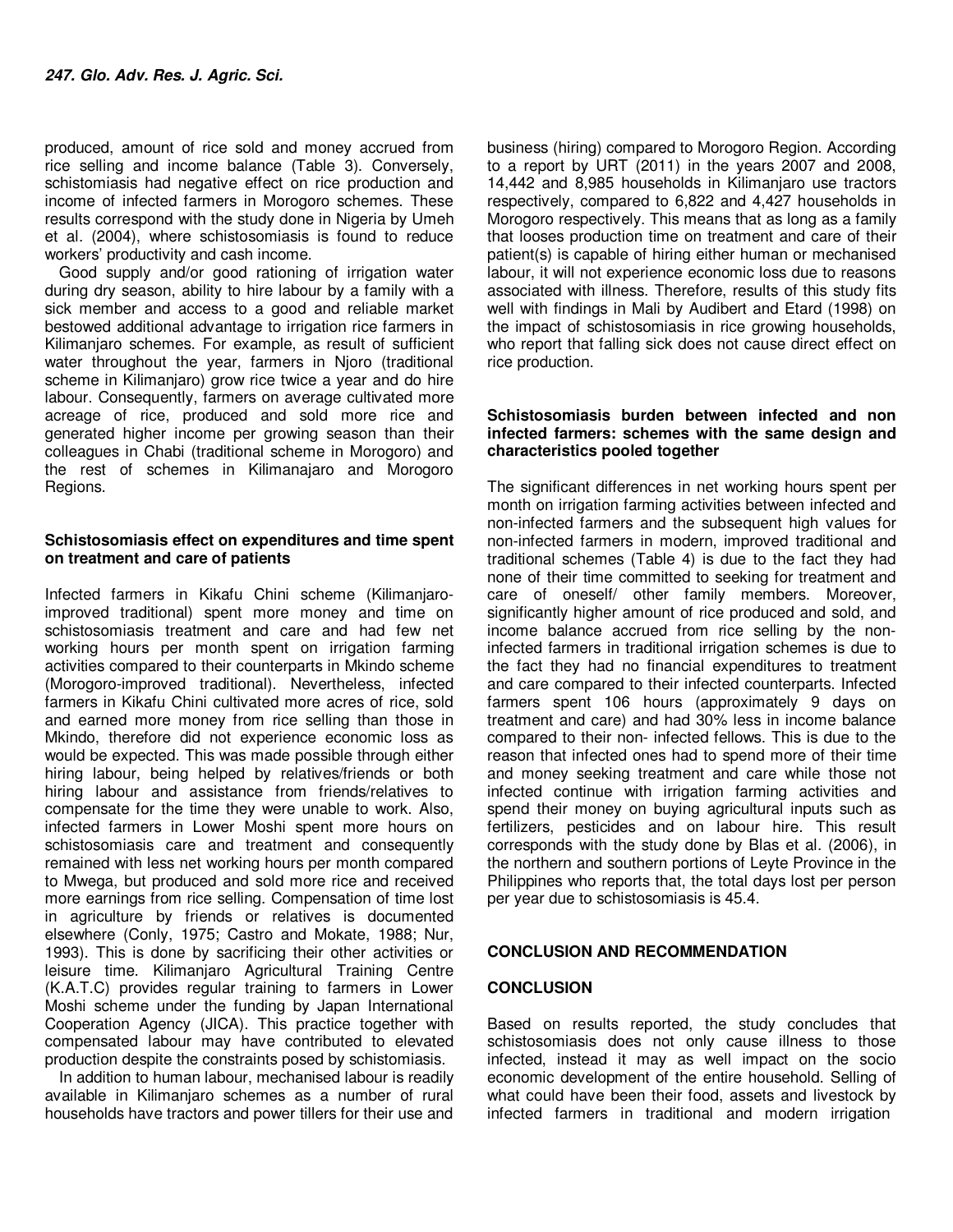schemes in Morogoro Region to cover schistosomiasis treatment costs is indicative of how hard the farmers in the region are being hit by the disease compared to their counterparts in Kilimanjaro Region. On the one hand, these findings partly support, and on the other, partly reject the hypothesis due to the fact that Morogoro traditional and Kilimanjaro modern schemes had large number of infected respondents compared to other schemes. This calls for improvement of the traditional irrigation infrastructures such as lining of intake, canals and other infrastructures using concrete materials to minimize possibility of accumulation of mud and vegetation growth which favours snails breeding. Least level of infection in Kilimanjaro traditional scheme, but high in Kilimanjaro modern and Morogoro traditional schemes underscore the need for health and agricultural officers to sensitize all farmers irrespective of category of irrigation scheme.

# **RECOMMENDATION**

Deliberate efforts are required to show clearly the link between schistosomiasis and irrigation farming in modern, improved traditional and traditional schemes all over Tanzania. Farmer's awareness and provision of education on schistosomiasis and how it relates with water needs to be taken into consideration. Ways of reducing schistosomiasis prevalence among irrigation farming communities need to be explored in designing future schistosomiasis mitigation measures/control measures. Also education on early hospital reporting in case one sees any signs relating to schistosomiasis is very important in order to minimize treatment and care costs.

#### **ACKNOWLEDGEMENTS**

Authors' sincere appreciations are expressed to Mr. T. Abdallah, M. Nguluma, A. Hussein, G. Swai, L. Msimbe and R. Alfani for assisting during data collection. Funds for this work were provided by International Development Research Center (IDRC) through African Doctorate Dissertation Research Fellowship (ADDRF) Nairobi, Kenya, and The National Institute for Medical Research (NIMR)-Dar-es-Salaam, Tanzania through its Health Research Users' Trust Fund. Authors thank the above institutions for the financial support.

#### **Competing Interests**

Authors herein declared no competing interests either among themselves or between them and the funding institutions.

#### **REFERENCES**

- Audibert M, Etard JF (1998). "Impact of schistosomiasis on rice output and farm inputs in Mali." J. Afr. Econ*.* 7:185-207.
- Blas BL, Lipayon IL, Tormis LC, Portillo LA, Hayashi M, Matsuda H (2006). "An attempt to study the economic loss arising from Schistosoma japonicum infection and the benefits derived from the treatment.'' Southeast Asian J. Tropical Med. and Pub. Health*.* 37: 26- 32.
- Castro EB, Mokate KM (1988). 'Malaria and its Socioeconomic Meanings: the Study of Cunday in Colombia', in Herrin AN and Rosenfield PL(eds). Economics, Health and Tropical Diseases. Manilla: School of Economics, University of the Philippines.
- Conly GN (1975). ''The impact of Malaria on Economic Development, a Publication No. 297, Washington DC: PAHO.
- Fenwick A, Figenshou BH (1971). "The effect of Schistosoma mansoni infection on the productivity of cane cutters on a sugar estate in Tanzania." Bulletin of World Health Org. 47: 567-72.
- Gallup JL, Sachs JD (2001). The economic burden of malaria. Ame. J. Tropical Med. and Hygiene. 64: 85–96.
- Gillingham ME (1999). Gaining Access to Water: Formal and Working Rules of Indigenous Irrigation Management on Mount Kilimanjaro, Tanzania. 39 Natural Resources J. 419
- Grove A (1993). Water use by the Chagga on Kilimanjaro. African Affairs Journal. 92: 431-448.
- Hotez PJ, Ferris MT (2006). The antipoverty vaccines.Vaccine 2006; 24: 5787–99.
- Hotez PJ, Kamath A (2009). Neglected Tropical Diseases in Sub Saharan Africa: Review of their prevalence, distribution and disease burden. PLoS Neglected Tropical Diseases. 3: e412. doi: 10.1371/journal. printed. 0000412.
- King CH, Dickman K, Tisch DJ (2005). Reassessment of the cost of chronic helmintic infection: a meta-analysis of disability-related outcomes in endemic schistosomiasis. Lancet. 365:1561–9.
- Lein H (2004). Managing the Water of Kilimanjaro: Water, peasants and hydropower development. Geojournal. 61
- Mboera LEG, Mlozi MRS, Senkoro KP, Rwegoshora RT, Rumisha SF (2007). Malaria and agriculture in Tanzania: Impact of land-use and agricultural practices on malaria burden in Mvomero District Systemwide Initiative on Malaria and Agriculture.
- Nur ETM (1993). ''The Impact of Malaria on Labour Use and Efficiency in the Sudan.'' Soc. Sci. and Med. 37: 1115-19.
- PEMA (2003). Participatory environmental management: Engaging the rural poor as partners in conservation.
- Rohr PC, Killingtveit A (2003). Rainfall distribution on the slopes of Mt. Kilimanjaro. J. Hydrol. Sci., 48: 65-77.
- Salehe FS, Hassan SN (2012). Socio-economic Effects of Schistosomiasis on Irrigation Rice Growers in Morogoro, Tanzania. Ame. J. Experimental Agric. 2: 395-406.
- Tagseth M (2008). The Expansion of Traditional Irrigation in Kilimanjaro, Tanzania. The Inter. J. Afr. Historical Stud*.*
- Tarimo AKPR, Mdoe NS, Lutatina JM (1998). Irrigation water prices for farmer-managed irrigation systems in Tanzania: a case study of Lower moshi Irrigation Scheme.
- Umeh JC, Amali O, Umeh EU (2004). The socio-economic effects of tropical diseases in Nigeria. Econ. and Human Biol. 2: 245-263.
- United Republic of Tanzania (URT) (1997). Morogoro Regional socioeconomic profile. Report by Planning Commission Dar es Salaam and the Regional Commissioner's Office Morogoro.
- United Republic of Tanzania (URT) (1998). Kilimanjaro Region socioeconomic profile. Report by Planning Commision, Dar es Salaam and the Regional Commisioner's Office, Kilimanjaro.
- United Republic of Tanzania (URT) (2008). Tanzania National Schistosomiasis Control Program. Unpublished Report.